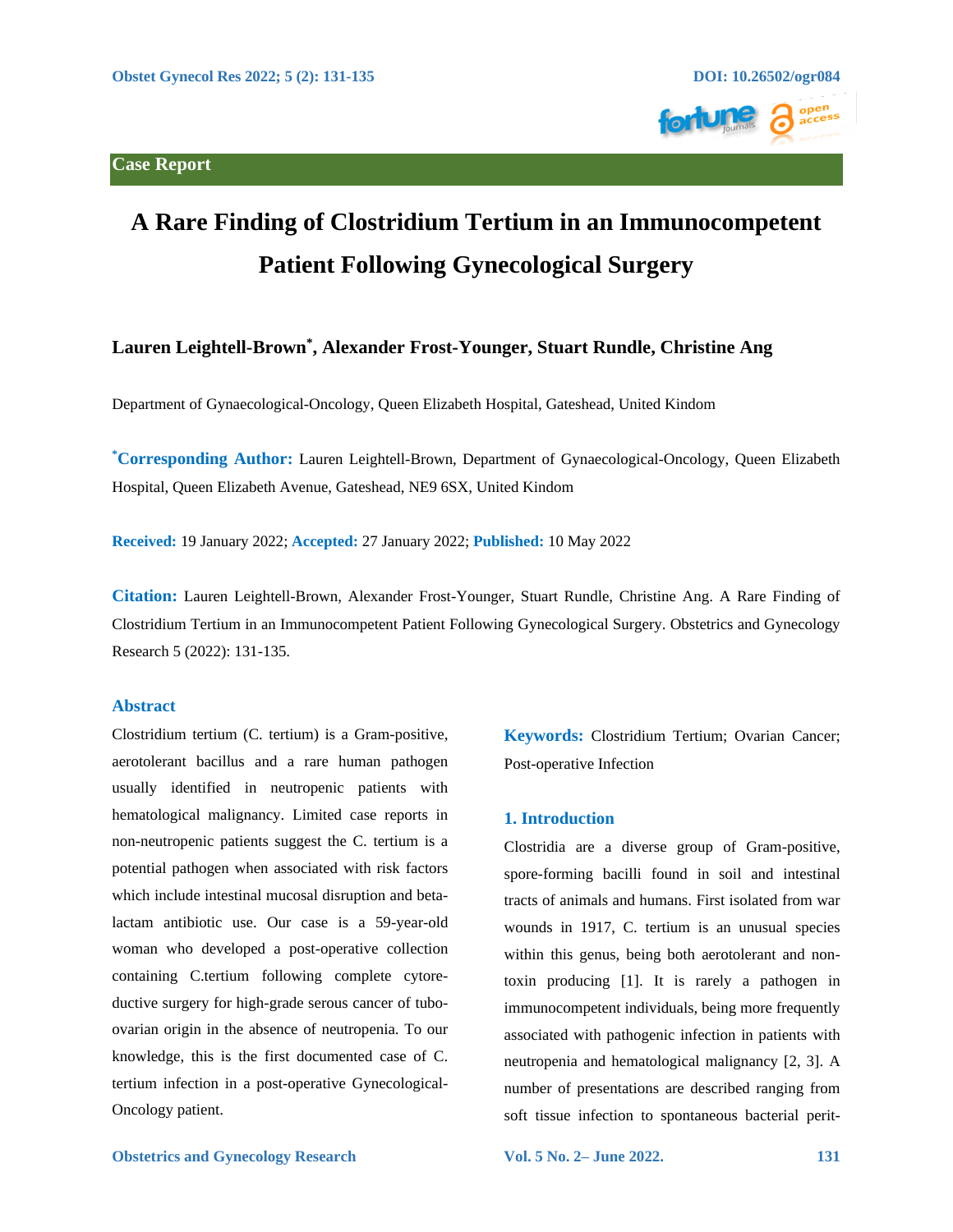onitis [2-8]. To date, C.tertium is not reported as a pathogen causing major complications in the postoperative gynecological patient.

### **2. Case Report**

A 59-year-old woman with a past medical history of mild hypertension presented with abdominal bloating, pain and constipation. Previous surgery included abdominal hysterectomy with ovarian conservation for uterine fibroids. Workup included serological CA125 and CA19-9 tumour markers (245 kU/L and 94 kU/L, respectively) and a CT scan showed a pelvic mass with evidence of disseminated peritoneal disease. Flexible sigmoidoscopy failed due to extrinsica compression from the mass. Ultrasound-guided peritoneal biopsy confirmed the diagnosis as highgrade serous carcinoma of tubo-ovarian origin. The patient was counselled for primary cytoreduction via laparotomy. Intra-operative findings were consistent with the pre-operative imaging results. Complete cytoreduction was achieved by removal of the pelvic mass, contralateral tube and ovary en-bloc with the colon and omentum, as well as total abdomino-pelvic and right diaphragm peritonectomy. An end ileostomy was created and the right upper quadrant and pelvic drains were placed at the end of the operation. Intravenous (IV) piperacillin/tazobactam 4.5 g and metronidazole 500g was administered in the first 24 hours postoperatively according to the preferences of the consultant surgeon.

Following an uncomplicated stay as an elective patient on the surgical high dependency unit, the patient was discharged to ward-based care according to our institution's enhanced recovery pathway. The pelvic drain was removed on day 4. The patient developed oral candi-diasis on day 5 postoperatively and was commenced on oral nystatin spray. On postoperative day 5, symptomatic ileus was diagnosed after the patient reported mild abdominal cramps, distension and nausea. On day 7, the patient developed acute abdominal pain and feculent discharge per vagina. Blood results revealed an acute rise in inflammatory markers with a white cell count of 20.12 (9.59), neutrophil count 17.77 (7.51), C reactive protein 429 (53.6) and a new stage 2 acute kidney injury. A CT thorax, abdomen and pelvis showed moderate intra-abdominal collections and gas within the pelvis (Figure 1).

Due to concern regarding the patient's clinical condition, an emergency laparotomy was performed. Intra-operative findings on this occasion included an infected pelvic hematoma with pooling of serous fluid, infected debris and fibrin deposition. As per consultant microbiologist guidance, the patient received intravenous piperacillin/tazobactam 4.5g and metronidazole 400mg three times daily for 24 hours, before being switched to IV Ciprofloxacin 400mg and metronidazole 500 mg on postoperative day 2. On postoperative day 3, surgical specimen bacteriology was reported showing polymicrobial growth including Coliforms, Streptococcus anginaosus, and C. tertium. Clinical status and biochemistry significantly improved and on day 4 the patient was switched to oral ciprofloxacin 500mg and metronidazole 400mg, again with Microbiology Consultant advice. This regimen was continued until postoperative day 9 when antibiotics were discontinued following sustained clinical improvement. On postoperative day 10, the patient was discharged home. Blood cultures and surgical wound swabs grew no organisms.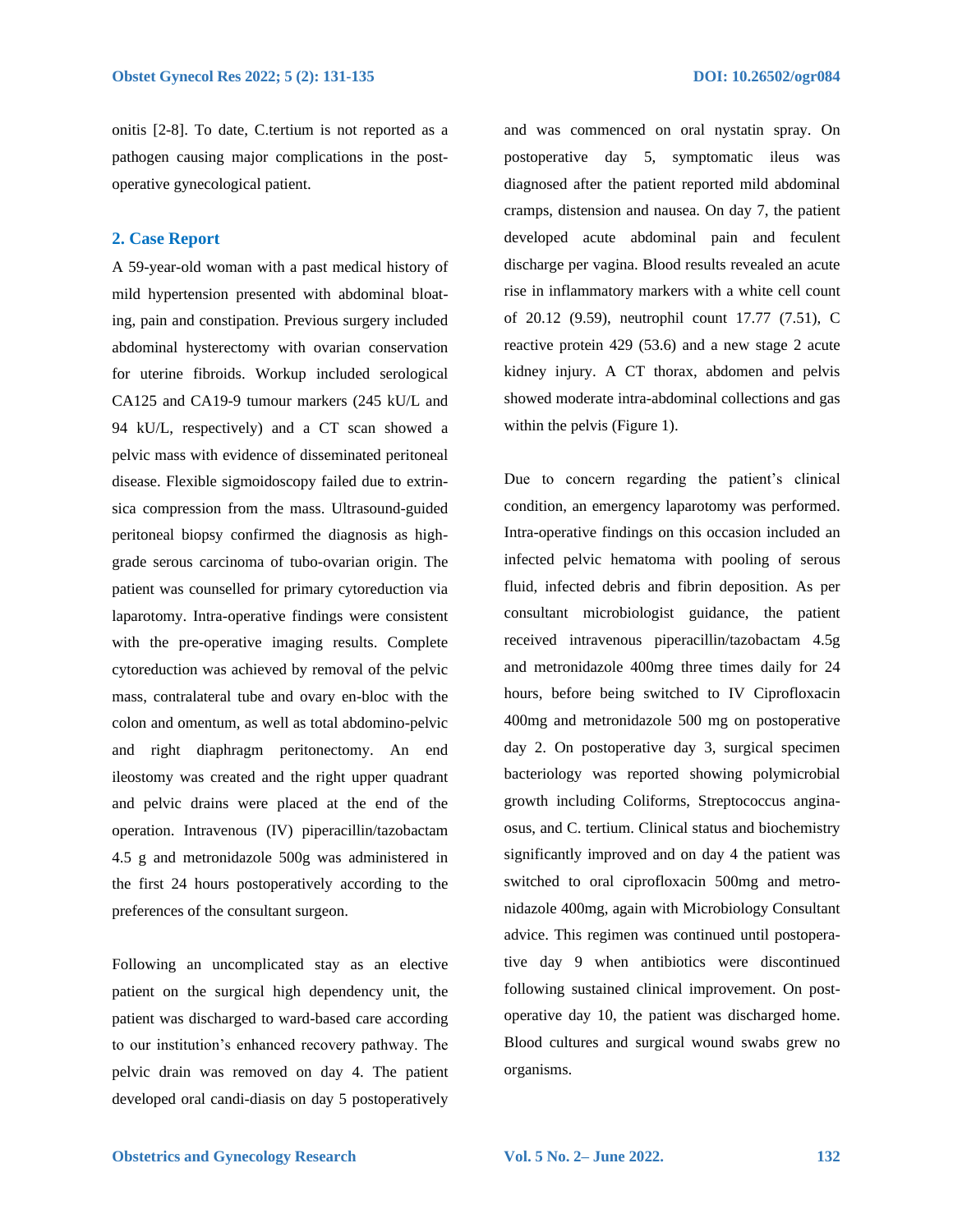

**Figure 1:** Radiologic imaging confirming post-operative changes. White arrow demonstrates moderate size collections within the pelvis. No evidence of bowel injury.

#### **3. Discussion**

Risk factors for C.tertium infection include neutropenia, intestinal mucosal injury, severe liver disease and use of beta-lactam antibiotics [2]. Over 90% of cases of pathogenic C.tertium infections involve neutropenic patients [2]. C. Tertium involving non-neutropenic patients is rare and almost all reported cases involve gastrointestinal pathology. Two cases of C.tertium have been reported in the post-operative patient. Hepatic abscess and C.tertium bacteremia following emergency appendectomy [8] and C.tertium lung empyema post right hemicolectomy [9]. In our case, numerous risk factors were identified including recent bowel resection, peri-operative administration of beta-lactam antibiotics and a possible impaired immune system from prolonged poor nutrition. Additionally, in this case, a solid-state hemostatic agent was used to aid hemostasis before closure. These agents have previously been reported to be a risk factor for the development of postoperative pelvic collection in gynecological patients undergoing pelvic exenteration for recurrent malignancy [10].

Post gynecological surgery pelvic collections are mostly polymicrobial due to contamination from the skin, vaginal opening or bowel resection [11]. Organisms commonly found include Coliforms, Enterococcus, Streptococcus and Anaerobes. Due to its aerotolerant characteristics, C.tertium is sometimes falsely identified as Gram-positive aerobic organisms/bacilli, and these are often judged to be a contaminant such as Lactobacillus spp. or Bacillus spp. [12]. In some cases, this has led to delays in the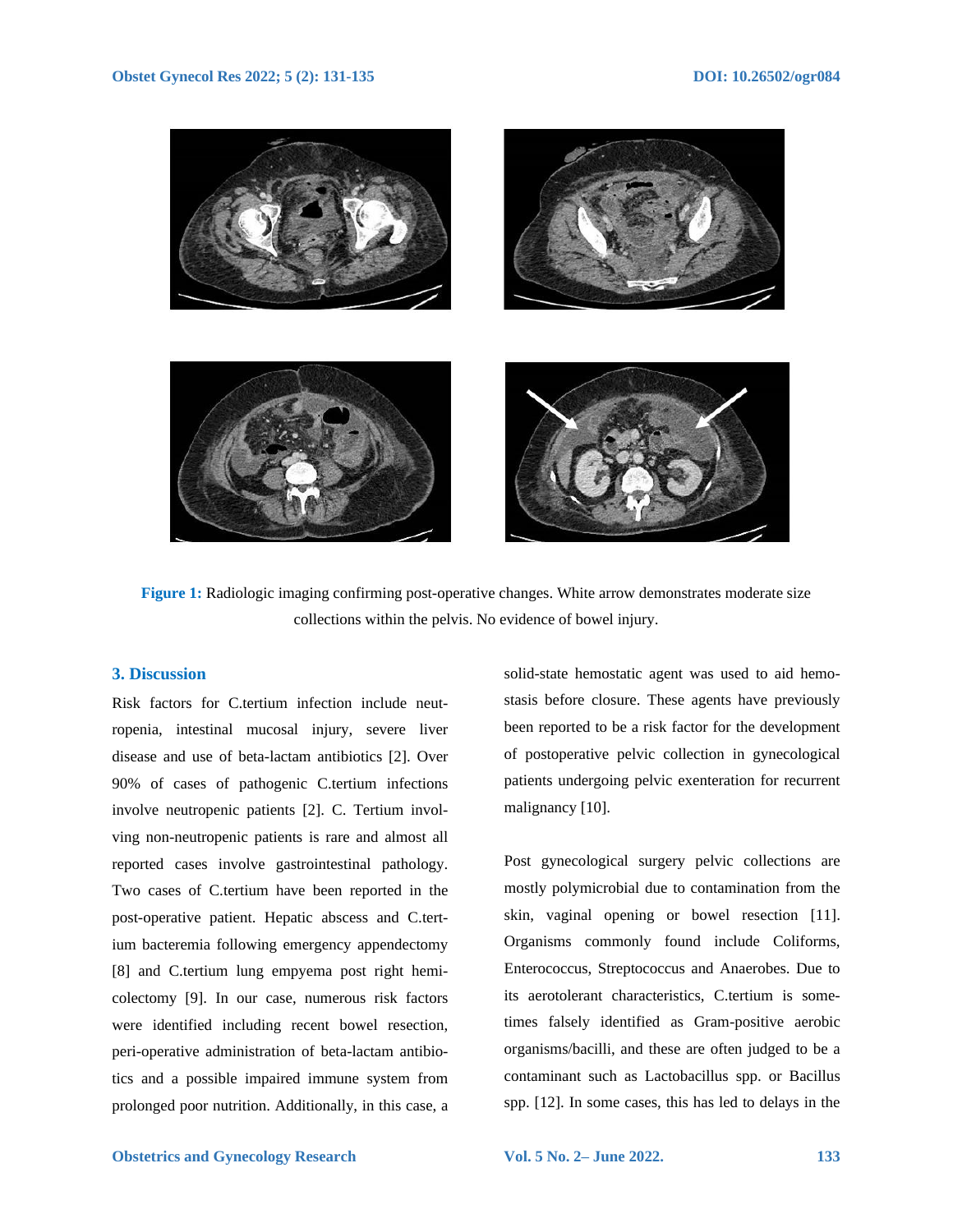initiation of correct treatment. Antimicrobial guidelines for the management of C.tertium are not standardised. Typically, the organism is resistant to beta-lactams, including cephalosporins and clindamycin. Common susceptibilities and successful treatment has been described with vancomycin, quinolones, imipenems and trimethoprim [3, 13-15]. C. tertium bacteremia has been successfully treated with Metronidazole, yet we understand metronidazole resistant strains have been reported. In our case, this particular C.tertium strain was sensitive to penicillins, co-amoxiclav and metronidazole.

In conclusion, we present the first case of a postoperative polymicrobial pelvic collection containing C. tertium in a tertiary Gyne-Oncology unit. Numerous identifiable risk factors were found for C. tertium infection and for developing a post-operative pelvic collection. A combination of bowel surgery, exposure to perioperative beta-lactam antibiotics and use of fibrin hemostat agents were likely to be contributing factors. By reporting this case we hope to contribute to the limited literature available regarding C.tertium pathogenicity and successful management. Given its potential for misidentifycation, C.tertium should be considered in the postoperative Gynecological Oncology patient who has been exposed to known risk factors.

### **Disclosure**

The authors declare no conflict of interest.

## **References**

1. Henry CH. An investigation of the cultural reactions of certain anaerobes found in wounds. The Journal of Pathology and Bacteriology 21 (1918).

- 2. Miller DL, Brazer S, Murdoch D, et al. Significance of Clostridium tertium bacteremia in neutropenic and nonneutropenic patients: review of 32 cases. Clinical Infectious Diseases 32 (2001).
- 3. Valtonen M, Sivonen A, Elonen E. A cluster of seven cases of Clostridium tertium septicemia in neutropenic patients. European journal of clinical microbiology & infectious diseases 9 (1990): 40-42.
- 4. Kourtis AP, Weiner R, Belson K, et al. Clostridium tertium meningitis as the presenting sign of a meningocele in a twelveyear-old child. Pediatric infectious diseases Journal 16 (1997): 527-529.
- 5. Gredlein CM, Silverman ML, Downey MS. Polymicrobial septic arthritis due to clostridium species: case report and review. Clinical infectious diseases 30 (2000)
- 6. Butler T, Pitt S. Spontaneous bacterial peritonitis due to Clostridium tertium. Gastroenterology 82 (1982).
- 7. Lew JF, Wiedermann BL, Sneed J, et al. Aerotolerant Clostridium tertium brain abscess following a lawn dart injury. Journal of Clinical Microbiology 28 (1990).
- 8. Milano V, Biehle L, Patel S, et al. Clostridium tertium bacteremia and hepatic abscess in a non-neutropenic patient. ID Cases 15 (2019).
- 9. Alroumi F, Giaccotto J, Sarwar A, et al. Clostridium tertium Empyema after a Hemi-Colectomy and Repair of Incarcerated Hernia. Surgical Infections Case Reports 1 (2016): 146-148.
- 10. Fagotti A, Costantini B, Fanfani F, et al. Risk of postoperative pelvic abscess in major